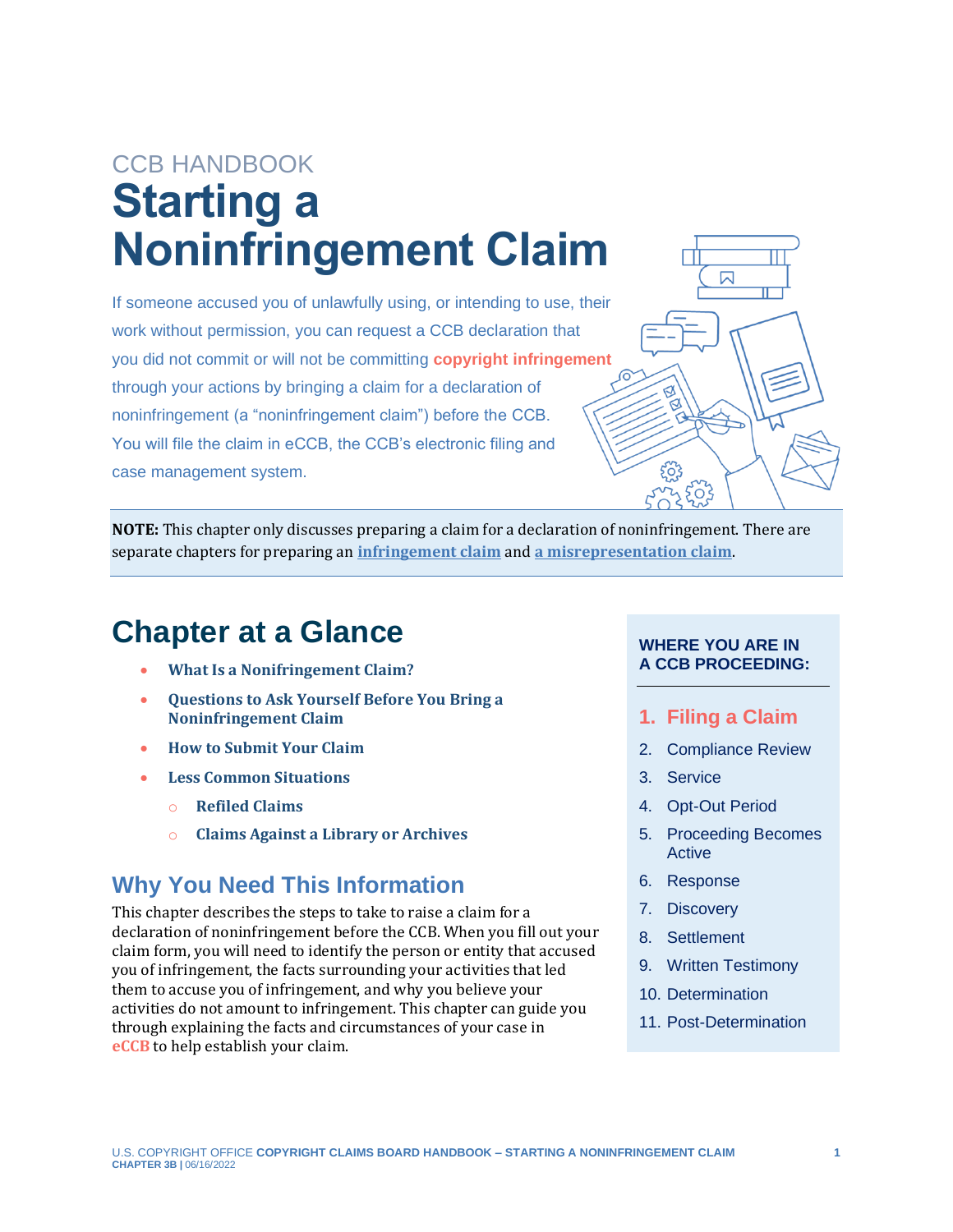#### **HOW DID YOU GET HERE?**

If you are bringing a noninfringement claim before the CCB, someone accused you of infringing their copyright or asserted that your planned actions will infringe their copyright, and you want the CCB to declare that you did not or will not infringe their copyright. This chapter explains what you need to prove for a noninfringement claim and how you can bring noninfringement claims before the CCB.

#### **HOW DO YOU START A NONINFRINGEMENT CLAIM?**

To bring a noninfringement claim before the CCB, you need to fill out a short claim form in eCCB. eCCB will walk you through step-by-step instructions, directing you to provide:

- the names and addresses of the parties,
- a detailed description of your dispute with the respondent.
- a detailed description of why you believe no infringement has occurred or will occur, and
- any documents you wish to attach to the claim (they are not required at this time, but it is helpful to gather and submit them now).

You will need to certify that your claim is true and pay an initial **\$40** filing fee. If the proceeding enters the **[active phase](#page-18-0)**, a second filing fee of **\$60** will be due.

The CCB handles three types of copyright-related claims:

- infringement claims,
- a declaration for noninfringement, meaning that one's activity is not infringing another person's work, and
- misrepresentation claims related to a takedown notice or counter-notice under **[section 512 of](https://copyright.gov/title17/92chap5.html#512)  [the Copyright Act](https://copyright.gov/title17/92chap5.html#512)**.

This chapter describes how to start a noninfringement claim. Information on the other kinds of claims is available in the chapters on **[Starting an Infringement Claim](https://ccb.gov/handbook/Infringement-Claim.pdf)** and **[Starting a Misrepresentation Claim](https://ccb.gov/handbook/Misrepresentation-Claim.pdf)**. You may submit more than one of these claims in a CCB proceeding, as long as you have a basis for each claim you assert.

#### **WHAT HAPPENS NEXT?**

Once you submit your claim, the CCB will check that it complies with relevant laws and regulations and gives the respondent enough information to respond to it. The **[Compliance Review](https://ccb.gov/handbook/Compliance.pdf)** chapter describes that process. If your claim is not compliant, you will have two opportunities to revise and refile it.

<span id="page-1-0"></span>If your claim is compliant, the CCB will notify you and authorize you to proceed with formally delivering the claim, an initial notice, and an opt-out form on each respondent. The **[Service chapter](https://ccb.gov/handbook/Service.pdf)** describes service and waiver of service. Respondents have sixty days to opt out of the proceeding, and if all respondents opt out, the proceeding will not go forward. If at least one respondent does not opt out during the opt-out period, the claim enters the "active phase." The **[Opting Out chapter](https://ccb.gov/handbook/Opting-Out.pdf)** provides further information.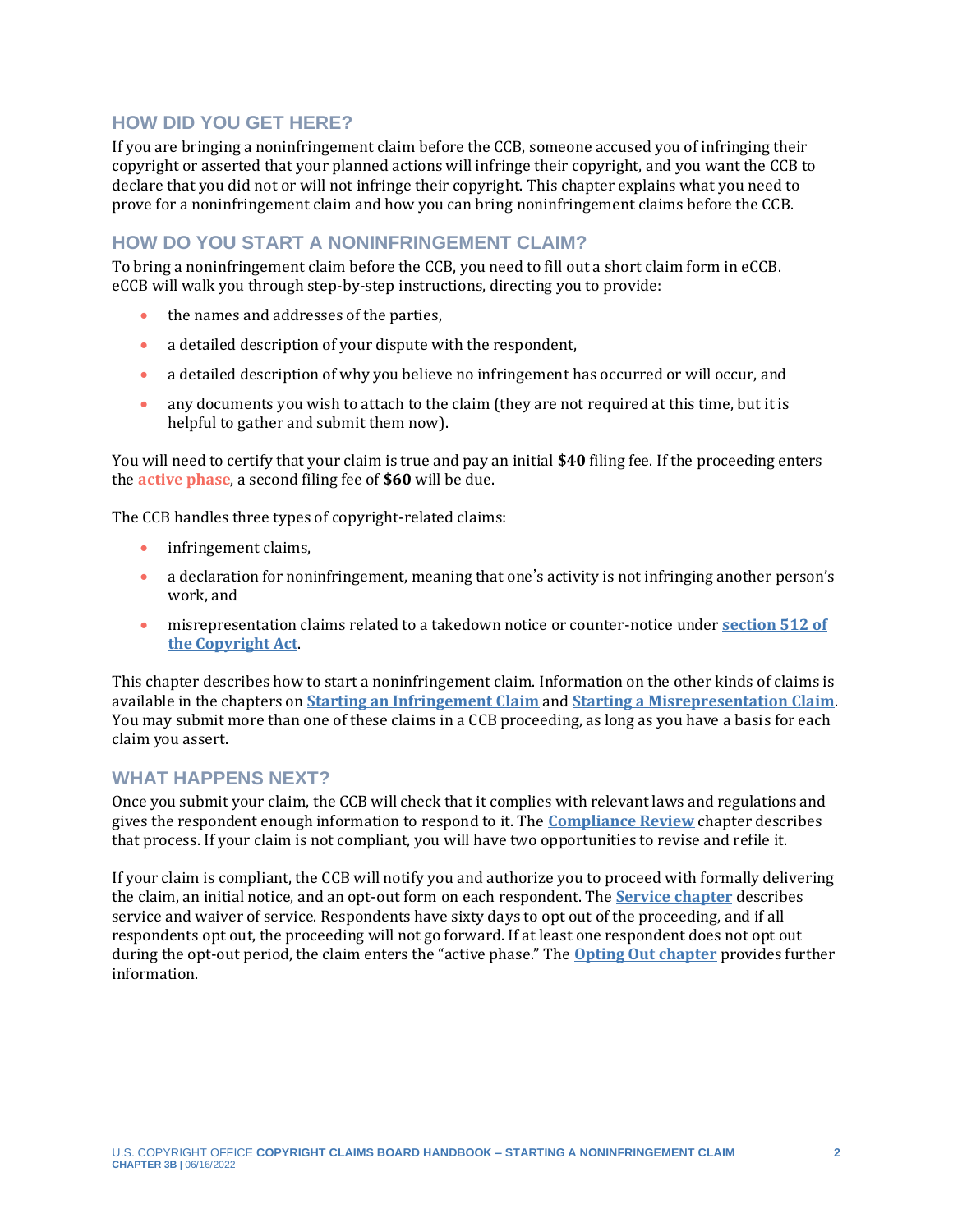# **What Is a Noninfringement Claim?**

A noninfringement claim is brought when someone accuses you of copyright infringement because you have engaged or are planning to engage in activities they believe violate one or more of their exclusive rights under copyright law, and you are worried they will bring an infringement claim or lawsuit against you. A noninfringement claim is a request that the CCB issue a determination that your actions or potential actions *do not* infringe their rights in that work.

To bring a noninfringement claim, **you must show that there is a genuine dispute** between you and the respondent over whether your alleged unlawful use of the respondent's work is an infringement of copyright.

- You can show a genuine dispute exists if the respondent told you that you have committed copyright infringement of their work.
- You can show a genuine dispute exists if the respondent made accusations that have interfered with the way you're using their work or plan to use their work.

*Example: The respondent told you not to move forward with your plans to use their work, or told someone else not to do business with you, because what you are doing infringes their copyright.* 

• You cannot ask for a declaration of noninfringement if the respondent doesn't know about your plans or activity with their work, and you are just worried that they might find out and bring a claim against you. If that's the case, there isn't yet a dispute between you and the respondent about whether your use is or isn't copyright infringement.

### **A Few Key Points to Keep in Mind**

- Usually, someone bringing a claim has the burden to prove their case. Here, you will need to show that there is a genuine dispute about whether your activity is infringing. But you don't need to prove that you didn't infringe the copyright. Instead, the person or business who accused you of infringement has to prove that you *did* infringe. You can read more about infringement claims and how copyright owners prove infringement in the **[Starting an](https://ccb.gov/handbook/Infringement-Claim.pdf)  [Infringement Claim](https://ccb.gov/handbook/Infringement-Claim.pdf)** chapter.
- You can bring a noninfringement claim about your past, current, or planned future actions.
- You can bring a noninfringement claim even if the respondent accused you of infringement when talking to or communicating with someone else, not you personally.
- You can't get financial awards from the CCB for a noninfringement claim. If you win, you'll get a determination saying your specific actions at issue in the case aren't copyright infringement.
- Neither you nor the respondent needs a copyright registration for you to bring a noninfringement claim before the CCB.
- If you bring a noninfringement claim, the respondent may choose to bring a claim of infringement, called a counterclaim, against you in the same proceeding. You can find more information about counterclaims in the **[Counterclaims](https://ccb.gov/handbook/Counterclaims.pdf)** chapter. If the respondent does not bring a counterclaim, the respondent may choose to bring a separate claim for infringement in federal court or before the CCB.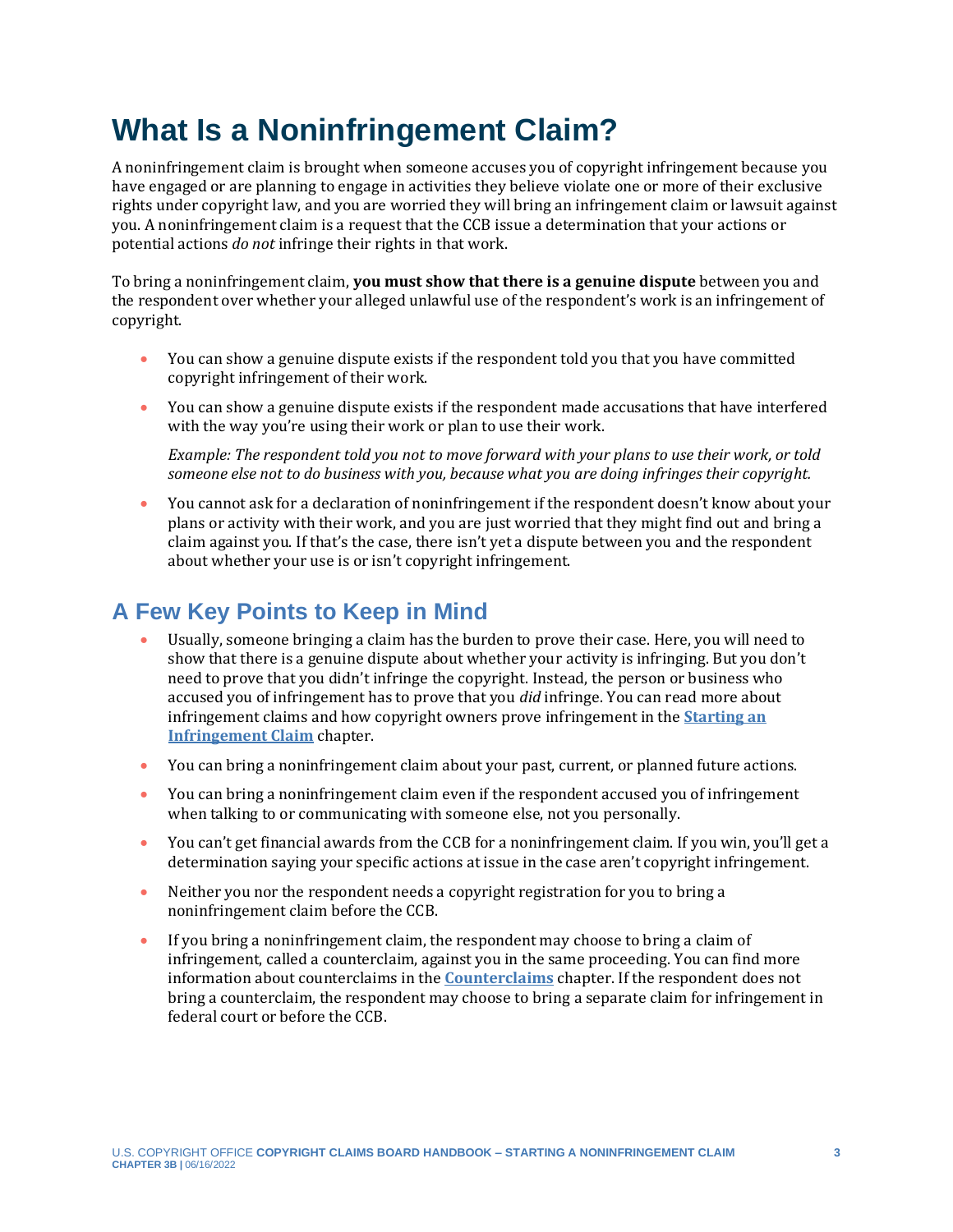# <span id="page-3-0"></span>**Questions to Ask Yourself Before You Bring a Noninfringement Claim**

This section reviews key issues to consider and information to prepare for a CCB noninfringement claim.

# **Can you show that the question of copyright infringement is in dispute?**

If you raise a noninfringement claim, you'll need to prove there is a genuine dispute between you and the respondent about whether your activity is infringing. You can't just assume the copyright owner disagrees with your use of the work and will bring a lawsuit over it.

<span id="page-3-3"></span>*Example: Paul Robert has a podcast in which he provides reviews of new music. In a recent episode, he reviews Alva Singer's new single "Pop Song" and includes clips from the single as part of his critique. Alva sends him a cease-and-desist letter, accusing him of copyright infringement and demanding he remove the clips from the episode wherever it is available. Paul believes his use of the "Pop Song" clips was [fair use](#page-18-0). He may bring a noninfringement claim against Alva to get a determination that his use of "Pop Song" in that episode was not copyright infringement because it was fair use.*

## <span id="page-3-1"></span>**Can the respondent prove each element of copyright infringement?**

The respondent, not you, will have the burden of proof on the issue of infringement to defeat your claim. In other words, if you bring a noninfringement claim, you don't need to prove that you didn't infringe; instead, the person or business who accused you of infringement has to prove each element of an infringement claim. To do that, the *respondent* must demonstrate:

- They own a **valid copyright** in the work or have been given an **[exclusive license](#page-18-0)** over the rights at issue in the work, which means they have certain rights that only they can use. The law includes these exclusive rights:
	- o the right to **make copies** of the work

<span id="page-3-2"></span>*Examples: making photocopies, producing a series of prints*

o the right to prepare other works based on the work, called **derivative works**

*Examples: movie adaptations, cover songs, prequels or sequels, translations* (*such as translating a book from English to Chinese)*

o the right to **distribute copies** of the work

*Examples: distributing copies of a book to a bookstore, offering downloads of movies*

o the right to **publicly perform** the work

*Examples: a theatrical performance of a play, a band playing a song, streaming a movie online*

**NOTE:** sound recordings have a limited right to public performances, but only by means of a digital audio transmission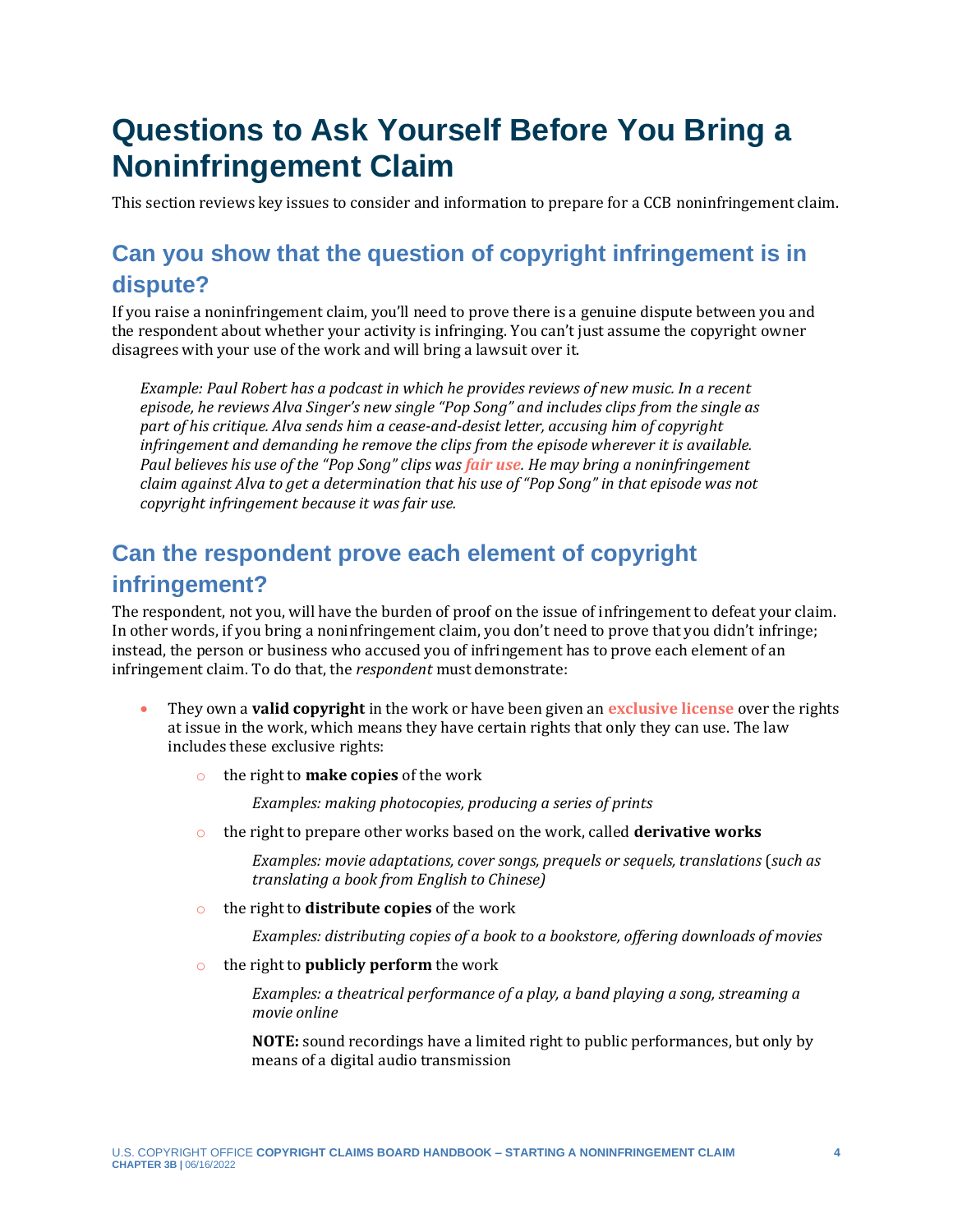- o the right to **publicly display** the work
	- *Examples: a gallery exhibiting a painting, a website posting a photograph*
- You **used one of their exclusive rights** in the work without permission. This is usually proven through two factors:
	- $\circ$  you had access to their work, meaning you had a reasonable opportunity to view or hear the work, and
	- $\circ$  your work is substantially similar to original elements of expression in their work.

If the respondent has claimed that you engaged in any of those acts without permission, and you know or believe the claim is not true, you should explain in detail when filing your claim. If you never had access to their work, then you should make that clear in your claim. You can even describe why it is unlikely that you could have had access to the work (for instance, if you have no relationship with the respondent and their work is not publicly available). Similarly, you should mention any ways in which your work is not substantially similar to the original elements in the work they say you infringed—for example, if your work is very different from the respondent's work or the two works only have **[unoriginal or unprotected aspects in common](https://www.copyright.gov/comp3/chap300/ch300-copyrightable-authorship.pdf)** (such as the use of a fact or a basic and common idea).

### **Do you have any valid defenses to copyright infringement?**

Even if you engaged or plan to engage, without the respondent's permission, in any acts that fall within the exclusive rights listed above, it may not be a copyright infringement if you have a legitimate legal reason why that use is allowed. Information about some of the most common defenses to copyright infringement claims is available in the **[Responding to an Infringement Claim](https://ccb.gov/handbook/Response-Infringement.pdf)** chapter.

## **Do you want to be in the** "**smaller claims" track?**

No monetary demand can be made for a noninfringment claim. If noninfringement is your only claim or if you are filing other claims as well, but seeking damages of \$5,000 or less, you have the option to have your claim heard under the CCB's "smaller claims" procedures. Smaller claims proceedings are even more simplified and efficient than standard claims, with the information and documents that each party has to share with the others even more narrowly tailored to the needs of the proceeding. More information is available in the **[Smaller Claims](https://ccb.gov/handbook/Smaller-Claims.pdf)** chapter.

**TIP**: The claims form on eCCB will ask you whether you want to proceed on a smaller claims track and will ask you to confirm that choice. Choose carefully, because you can only change your mind about whether you want your claim to be heard as a smaller claim before you serve it on any parties. After your claim is served, you can only change that decision with the agreement of the other parties and the CCB.

### <span id="page-4-0"></span>**Do you have any evidence you want to include in your claim?**

You can attach documents or other evidence to your claim when you file. If there is a key document or set of documents that you think are helpful to your claim, you will likely want to include them. You're not required to attach any documents or other evidence though at this point in the proceeding. You will, however, have to give that evidence to the respondent during the **[discovery](#page-18-0)** phase of your proceeding.

The following are examples of documents you may wish to consider including with your claim:

- <span id="page-4-1"></span>• the copyrighted work
	- *Examples: the respondent's photograph, the respondent's painting*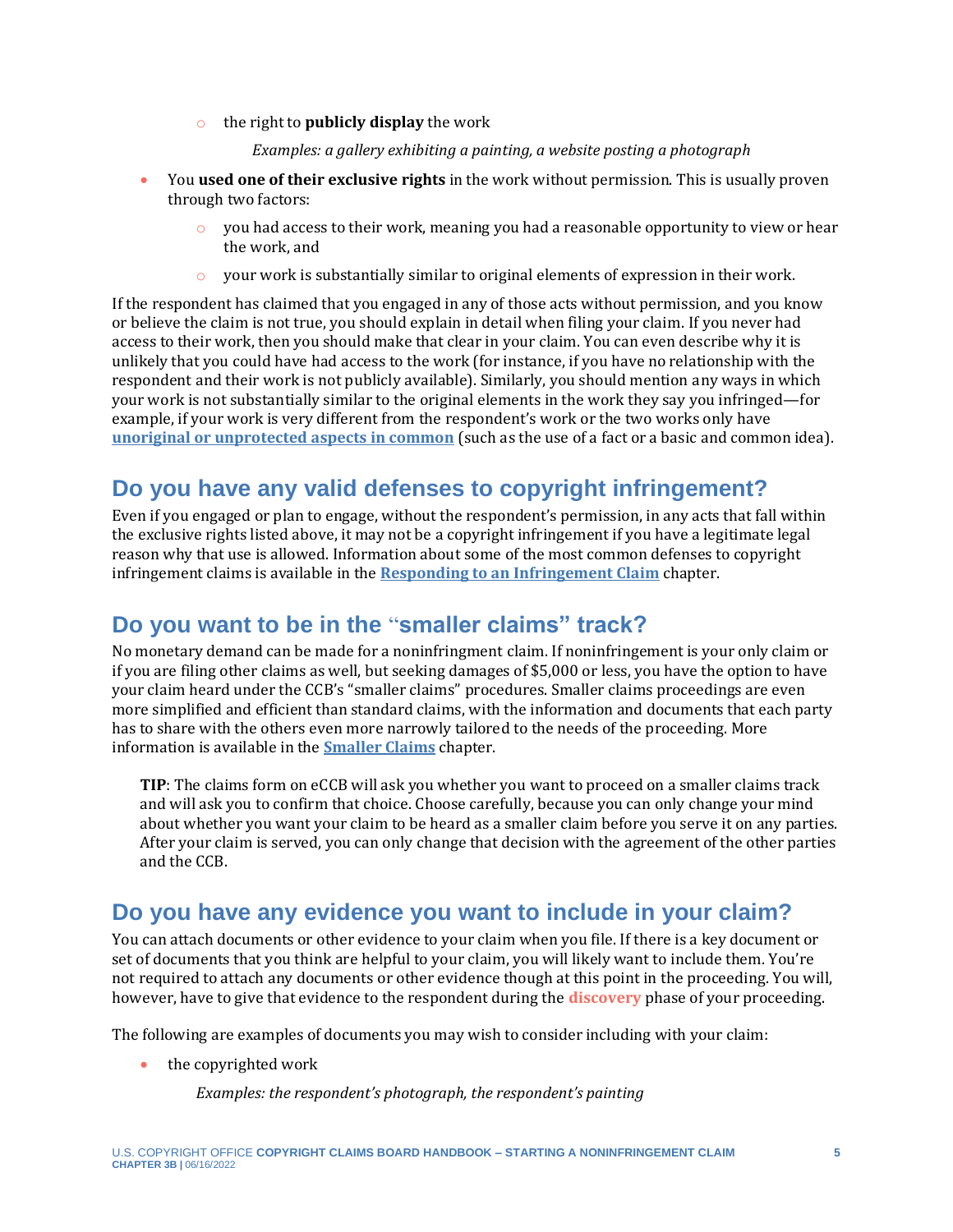• your allegedly infringing work

*Examples: a screenshot of the respondent's photograph used on your website, your painting that the respondent accuses of infringement*

- a cease-and-desist letter or other correspondence showing there is a copyright dispute between you and the respondent
- a takedown notice or counter-notice sent to an online service provider

*Example: a notice the respondent sent to a video streaming site asking it to remove a video that you posted, your counter-notice asking the service provider to restore the work*

- communications or agreements that show you had permission to use the work
- communications that relate to the respondent's knowledge of your work
- documents that show you created your work independently or before the respondent's work was created
- documents that show the respondent doesn't have rights in the work
- <span id="page-5-1"></span>• any other material that supports your claim

### **Do you want legal representation?**

The CCB is set up to be far more streamlined and easy to understand than federal court. As such, you're able to represent yourself in your CCB proceeding, whether you're an individual or a business. You're not required to hire a lawyer, but you are allowed to. Some lawyers or law students may be willing to represent you for free or for a reduced fee. The CCB provides a **[directory](https://ccb.gov/pro-bono-assistance/)** for **[pro bono](#page-18-0)** law student legal representation. If you want to learn more about your options for representing yourself or getting a lawyer, you can find more information in the **[Representation](https://ccb.gov/handbook/Representation.pdf)** chapter.

# <span id="page-5-0"></span>**How to Submit Your Claim**

You file your CCB claim by submitting an online claim form. This section reviews key issues to consider and gives you information to prepare for filing a CCB noninfringement claim..

eCCB can be found on the **[CCB's website](https://ccb.gov/)**. **[eCCB](https://dockets.ccb.gov/)** will guide you through the steps to file your claim, with instructions and helpful information along the way. Information about setting up an account and accessing the online form can be found in the **[eCCB](https://ccb.gov/handbook/eCCB.pdf)** chapter.

Keep these things in mind before you get started:

• **You must use eCCB for all filings in your CCB proceeding.** If you truly can't use eCCB, for example, because you don't have access to the internet, you can **[contact the CCB](https://ccb.gov/contact/)** to request permission to file a paper claim. It's up to CCB whether to grant your request, and using the electronic system is *strongly recommended*. Using mail for your filings instead of eCCB will be costlier, increase the chances that your filings could get lost, and likely will cause delays.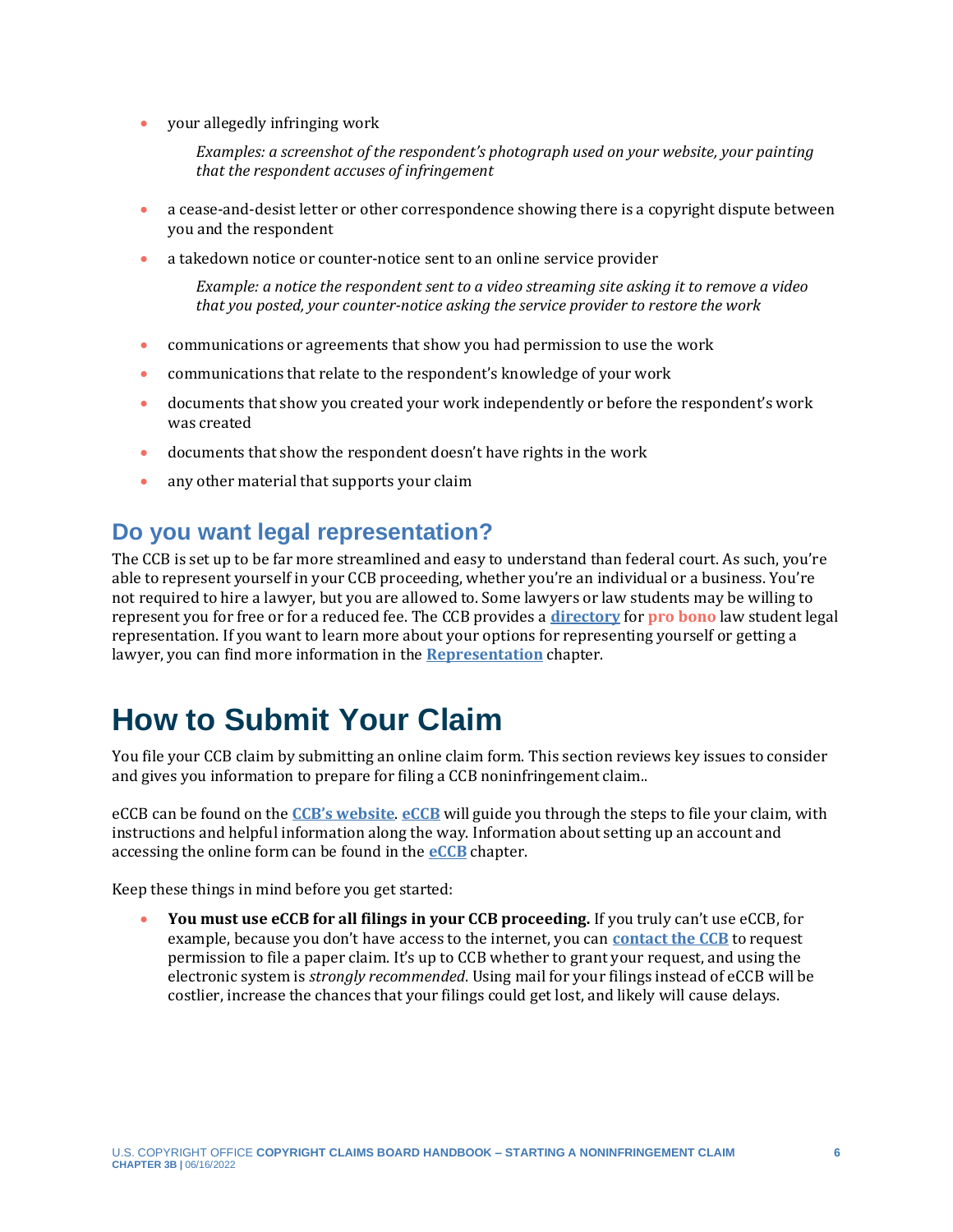- **You may file your claim on eCCB yourself, or a lawyer or law student representative can file it for you.** A business representing itself can file through an in-house attorney, owner, officer, member, partner, or another authorized employee if that employee has the permission of an owner, officer, member, or partner in writing. You can find more information about representation in CCB proceedings in the **[Representation](https://ccb.gov/handbook/Representation.pdf)** chapter. If someone else files the claim for you, they must certify that they confirmed the accuracy of the information with you.
- **eCCB will guide you through the filing step by step, asking you questions and giving you instructions**. eCCB also has "tooltips," marked with a lowercase "i" in a circle, that give more information, including links to resources. This Handbook may also serve as a useful resource if you need additional guidance.
- **You don't need to complete your claim in one sitting.** You always have the option to save your claim form and return to complete it later by selecting "Save & exit" at the bottom of the screen. The claim form is broken up into easy-to-digest pages, so you should complete the screen you are working on before exiting. To return to a draft claim, select "Submit a claim" on your eCCB dashboard. You will see a notice at the top of the pop-up window stating you have an incomplete filing. Click the "Continue filing" button to continue working on your claim, and then select your draft claim in the next window.

**Once you're ready to begin working on your claim, log in to your eCCB account. When you are logged in, click the "Submit a claim" link at the top of your dashboard. Then follow the steps below.**

## **Selecting Your Claim Type**

Once you have logged in to your eCCB account, click the "Submit a claim" link at the top of your dashboard. A pop-up box will appear and prompt you to identify the type of claim or claims you are asserting. There are three options:

- **[claims of infringement](https://ccb.gov/handbook/Infringement-Claim.pdf)** of a copyright,
- claims seeking a declaration of noninfringement, that is that your activities do not infringe someone else's copyright (for example, if someone has threatened you with a copyright lawsuit and you wish the CCB to decide that your activities are not infringing), and
- <span id="page-6-0"></span>• **[claims of misrepresentation](https://ccb.gov/handbook/Misrepresentation-Claim.pdf)** in takedown notices and counter-notices sent under the **[Digital](#page-18-0)  [Millennium Copyright Act \(DMCA\)](#page-18-0)**.

As this chapter is about filing a noninfringement claim, choose the second option. If you have infringement or misrepresentation claims as well, you must also select those claims at this stage. You will then go through each claim one at a time. Once you select the type of claim or claims you are asserting, click "Continue."

On the next screen, you will be asked whether you want to proceed as a "**[smaller claims](https://ccb.gov/handbook/Smaller-Claims.pdf)**" track proceeding. Select "Yes" to choose the smaller claims track or "No" for a standard CCB proceeding. There is no monetary claim associated with a declaration of noninfringement, but if you also have infringement or misrepresentation claims, you should only choose the smaller claims option if you are willing to have your damages limited to a maximum of \$5,000. You can learn more about the smaller claims option, which provides for, among other things, a more streamlined discovery process, in the **[Smaller Claims](https://ccb.gov/handbook/Smaller-Claims.pdf)** chapter.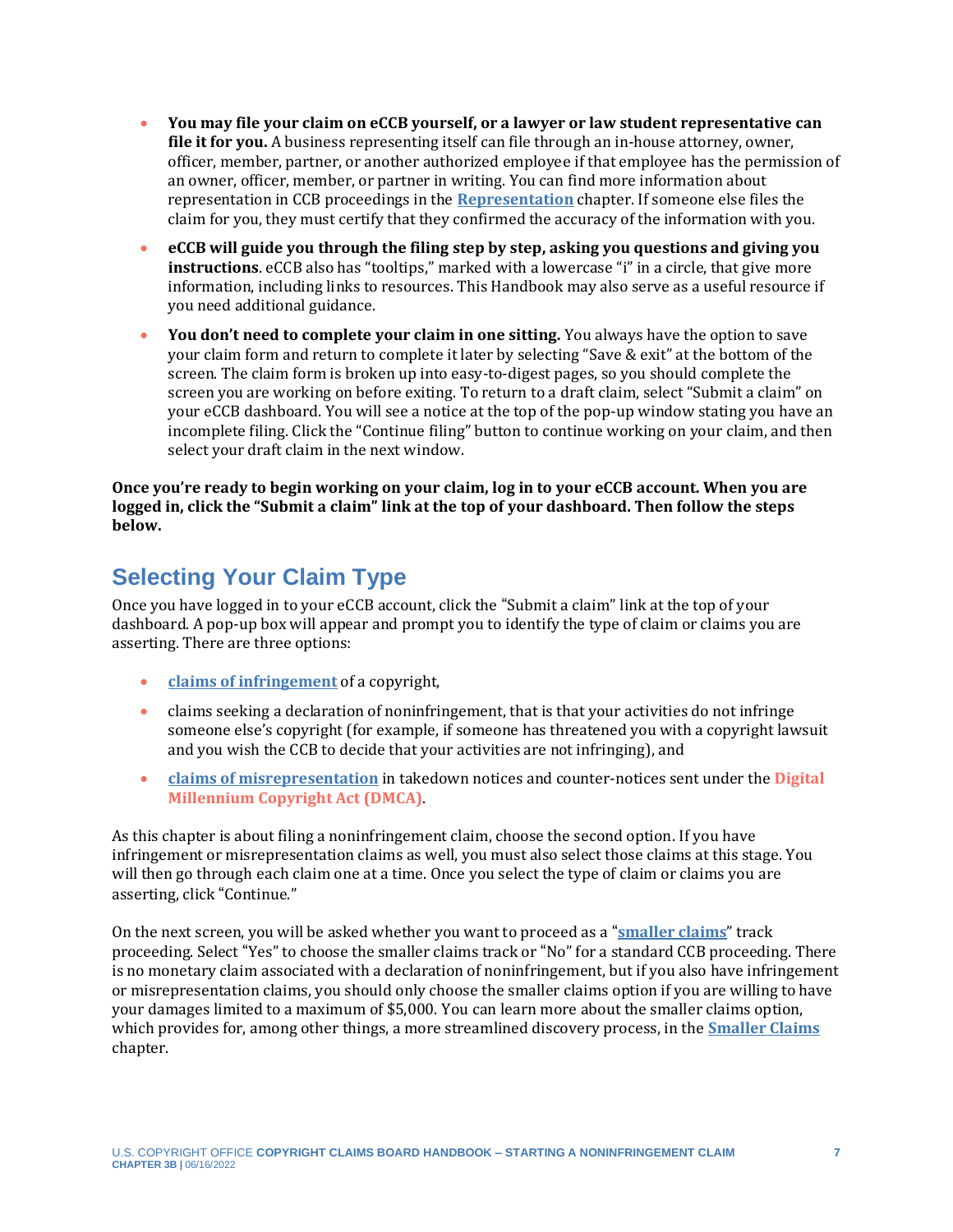## **Providing Claimant Information**

On the claimant screen, you need to identify each claimant in the proceeding and who is representing them (including whether the claimants are representing themselves). You will begin by clicking "Add claimant," providing the information further described below on the pop-up screen, and clicking "Save."

Once you are done adding the first claimant, you may add additional claimants, if any, by clicking the "Add claimant" button again. You may only include claimants who have agreed to be added.

When you have entered all of the claimant information, click "Save & continue." Or, if you'd like to complete this filing in more than one sitting, select "Save & exit."

#### **CLAIMANT TYPE INFORMATION**

You will need to identify each claimant and provide all contact information required on the screen. When you identify the claimant,

- select "individual" if the claimant is a person, or
- select "organization" if the claimant is a business, corporation, company, nonprofit organization, or some other kind of entity.

If an individual goes by a stage name or pseudonym, you can include it in the "alias" field. Although not required, if the respondent is more likely to know the claimant by their alias than by their true name, providing the alias may help the respondent understand who is asserting the claim.

#### **CLAIMANT REPRESENTATIVE**

You will need to identify who is representing each claimant and provide all contact information required on the screen.

**NOTE:** Self-representing individuals cannot represent other claimants.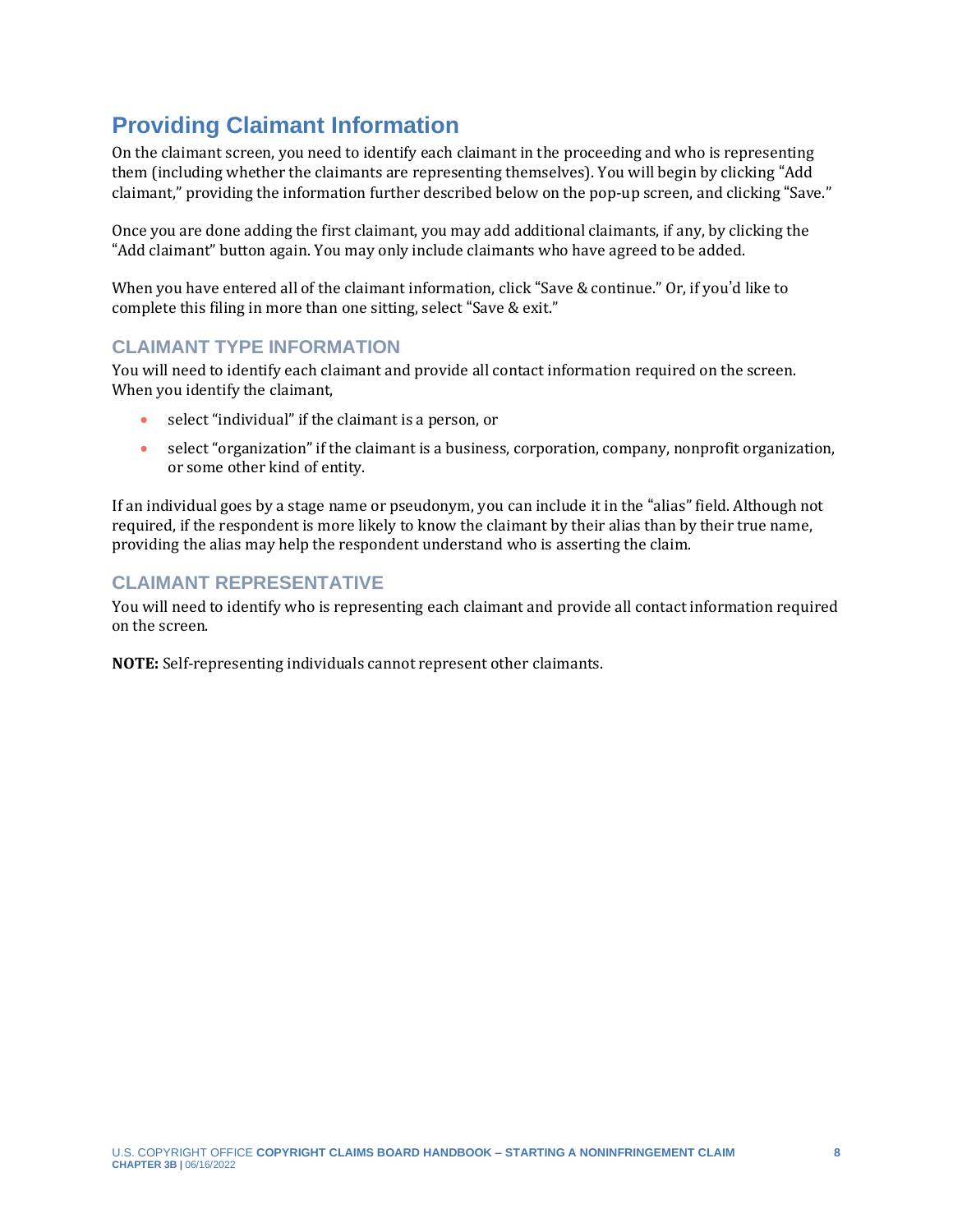| <b>Representative option</b>                  | Select if.                                                                                                                                                                                                                                                                                                                                                                             |
|-----------------------------------------------|----------------------------------------------------------------------------------------------------------------------------------------------------------------------------------------------------------------------------------------------------------------------------------------------------------------------------------------------------------------------------------------|
| <b>Myself</b>                                 | You are the claimant, and you are<br>$\bullet$<br>representing yourself.                                                                                                                                                                                                                                                                                                               |
|                                               | You are an attorney or law student<br>$\bullet$<br>representative who is completing the claim<br>form on behalf of a client.                                                                                                                                                                                                                                                           |
|                                               | You are an authorized business<br>$\bullet$<br>representative completing the claim form on<br>behalf of your organization.                                                                                                                                                                                                                                                             |
| <b>Self-Representing</b>                      | You are adding an individual, other than yourself,<br>as a claimant and they are representing<br>themselves.                                                                                                                                                                                                                                                                           |
| <b>Authorized Representative</b>              | The claimant is an organization, and it is<br>represented by one of its owners, officers,<br>partners, members, in-house attorneys, or<br>another authorized employee other than yourself.                                                                                                                                                                                             |
| <b>Attorney or Law Student Representative</b> | You should select this if you do not represent the<br>claimant, but the claimant is represented by an<br>attorney or law student.                                                                                                                                                                                                                                                      |
| <b>Unknown</b>                                | There is a claimant involved in the proceeding<br>who has given you authorization to file the claim<br>on their behalf, but you don't know how they will<br>be represented or have the necessary contact<br>information for their representative. They will<br>need to provide their representative's contact<br>information before the claim can move forward in<br>the active phase. |

### <span id="page-8-0"></span>**Providing Respondent Information**

On the next screen, you need to identify each respondent in the proceeding. You will begin by clicking "Add respondent," providing the identifying information required on the pop-up screen, and clicking "Save." You may add additional respondents by clicking the "Add respondent" button again.

<span id="page-8-1"></span>If the respondent is an organization, you will need to confirm whether the organization has a **[designated service agent](#page-18-0)** by searching the **[Designated Service Agent Directory](https://ccb.gov/designated-service-agent-directory/)**. There is also a link to the directory within the online claim form. If the organization has an agent, you will need to put the contact information from the directory into the claim form.

When you have entered the information for all respondents, click "Save & continue." Or, if you'd like to complete your filing in more than one sitting, select "Save & exit."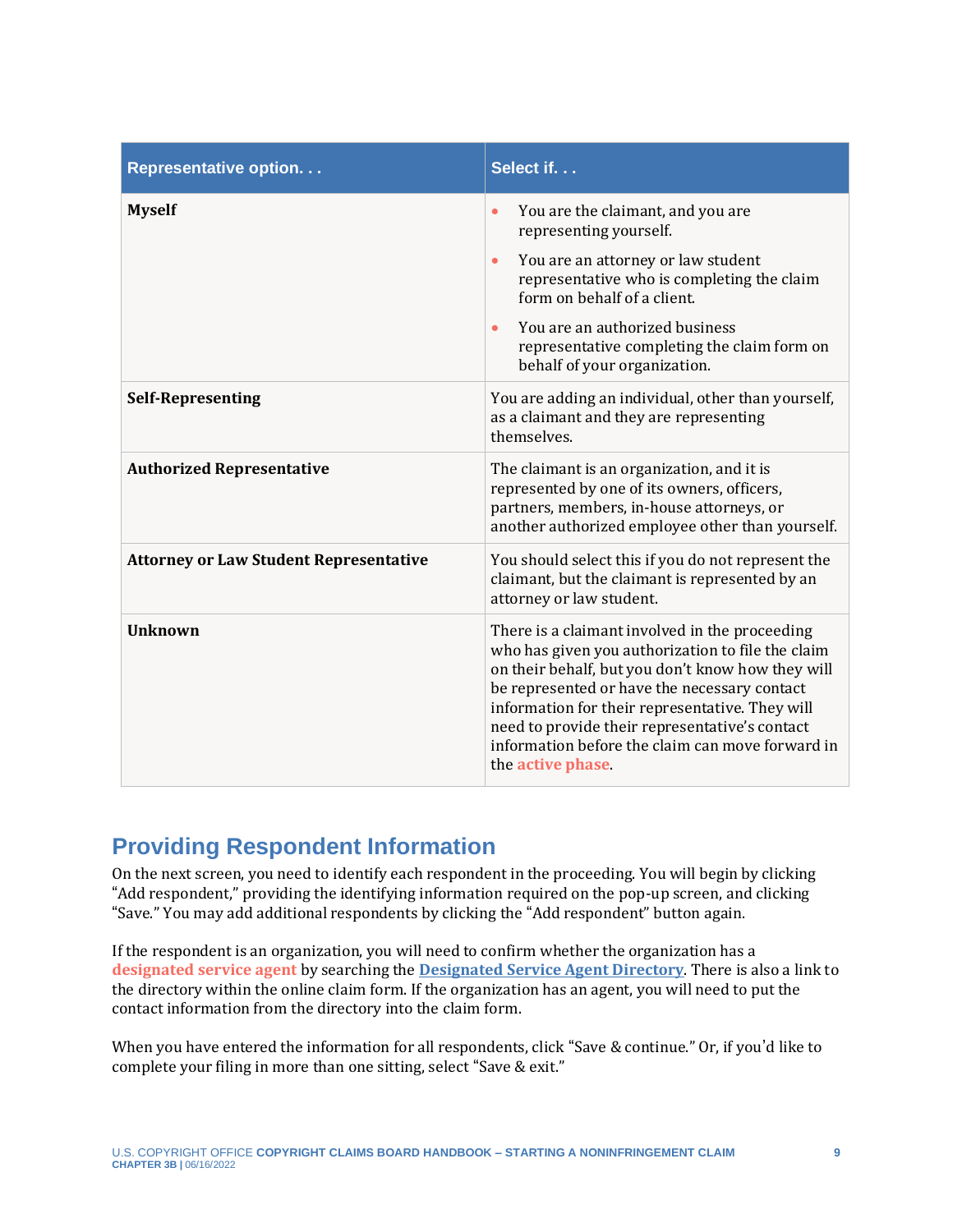Sometimes, you may not know all the information you need.

- **If you don't know an individual respondent's name, but only their alias:** You may check the "I only know the individual by their alias" box and provide their alias.
- <span id="page-9-0"></span>• **If you don't know the respondent's address:** A respondent's address is needed to complete service of the claim. If you know you are in danger of the **[statute of limitations](#page-18-0)** expiring, you can submit your claim without the address and certify that you need to file the claim now because you believe the statute of limitations is about to expire. You will be given a set time period to provide the address before the claim is cleared for service.
- **If you don't know the respondent's email, or phone:** You do not need it to file your claim. This information is optional, but it is helpful if available.

## **Confirming the Claim Type**

After you enter the required information about all claimants and respondents, eCCB will ask you to confirm the type of claims you want to bring and your choice of whether this will be a standard CCB proceeding or a "smaller claims" proceeding.

Your previous answers should show as selected on this screen. If they are correct, select "Save & continue." If they are not correct, you may change your answers as needed, select "Apply changes," and then select "Save & continue." Changing your claim answers will reload the previous steps, so you would need to reenter the claimant and respondent information.

## **Completing the Noninfringement Section**

Next, the eCCB claim form will prompt you to provide the details of your claim for a declaration of noninfringement. The eCCB claim form's noninfringement page is split into two sections:

- Work(s) respondent says you have infringed (the "Works" section), and
- Allegedly infringing activities.

**TIP**: Be as detailed as possible. Being specific and detailed in your description gives the other party and the CCB more information about your claim. If you do not provide enough information, one of the CCB staff attorneys may require you to provide additional detail as part of the compliance review process. More information about that process is available in the **[Compliance Review](https://ccb.gov/handbook/Compliance.pdf)** chapter.

#### **WORKS THE RESPONDENT SAYS YOU INFRINGED**

Click the "Work(s) respondent says you have infringed" tab to open and complete this section of the claim form. It will prompt you to provide important information about each work that the respondent claims you have infringed or will infringe.

For each work that is part of your noninfringement claim, select the "Add work" button and enter the information in the pop-up screen. You need to provide information in four categories for each work that the respondent argues you infringed:

- the title of the work, if known;
- the party accusing you of infringement;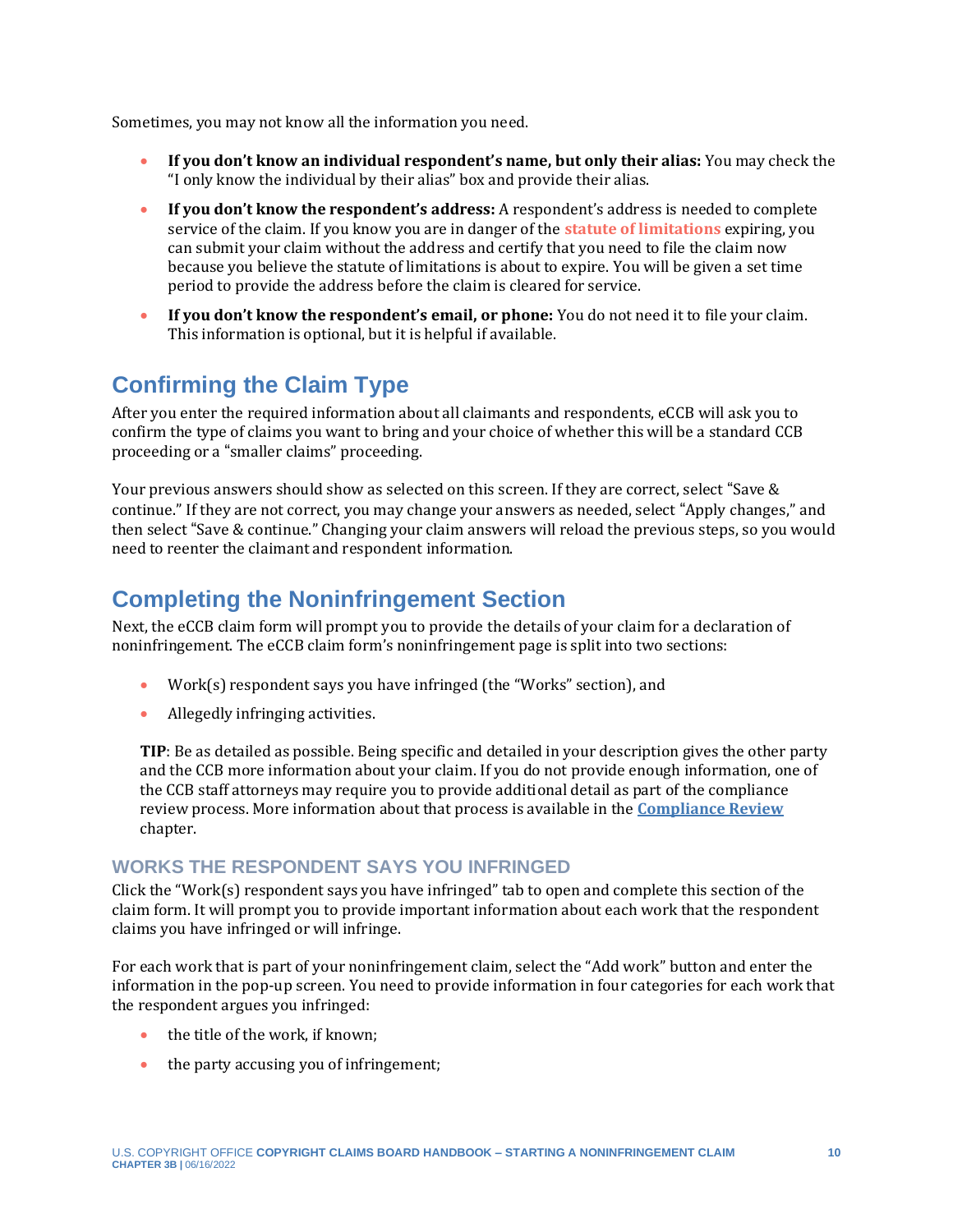- copyright registration information, if you have it; and
- the type of work, if known.

Provide the information to the best of your knowledge. Each of these categories is discussed below.

#### *Title of the Work*

You first will be asked to provide the title of the work if you know it. This information can be found in the work's copyright registration certificate or the application to register the copyright. You may also find this information in the **[public catalog](https://www.copyright.gov/public-records/)** on the Copyright Office's website, which has information on works registered for copyright from 1978 to the present. The respondent may also have given you the title of the work in a communication accusing you of infringement, or you may know of it some other way, such as if the work is well known.

If you do not know the title of the work that the respondent says you infringed, write "Unknown."

#### *Party Accusing You of Infringement*

Next you will be asked to identify who said you infringed their copyright. List the respondents who accused you of infringement.

If there are several respondents, name the ones that accused you of infringing this particular work. The correct answer may simply be naming the respondent or all of the respondents, but it might not be.

*Example: If a lawyer representing three different authors sent you a letter accusing you of infringing the copyright of separate works by each author, demanding that you stop using their copyrighted works, and you bring your noninfringement claim against all three authors, then for each work that you include in the noninfringement section, you should list only the author of that particular work.*

#### *Copyright Registration Information*

You will be asked if the Copyright Office has registered the copyright for the respondent's work. If you do not know, select "Unknown."

If you know the copyright is registered, select "Yes." Fields will appear for you to enter the copyright registration number and effective date, if you know them. You might find this information in the **[public](https://www.copyright.gov/public-records/)  [catalog](https://www.copyright.gov/public-records/)** on the Copyright Office's website, which has information on works registered for copyright from 1978 to the present. You may also find the information on the respondent's copyright registration certificate, if you have access to a copy.

If you are entering a registration number, omit any spaces or hyphens. Registration numbers must be eleven or twelve characters long. Type two letters followed by ten digits, or three letters followed by nine digits, adding zeroes between the letters and digits if needed to get to twelve characters.

*Examples: Registration Certificate: VAU-598-764 Enter: VAU000598764*

> *Registration Certificate: TX-320-918 Enter: TX0000320918*

If you know the work has not been registered, select "No." A field will appear where you can enter a "service request number" (SR number), which is the Copyright Office's registration application number. If you know that a copyright registration has been applied for and you know the SR number you should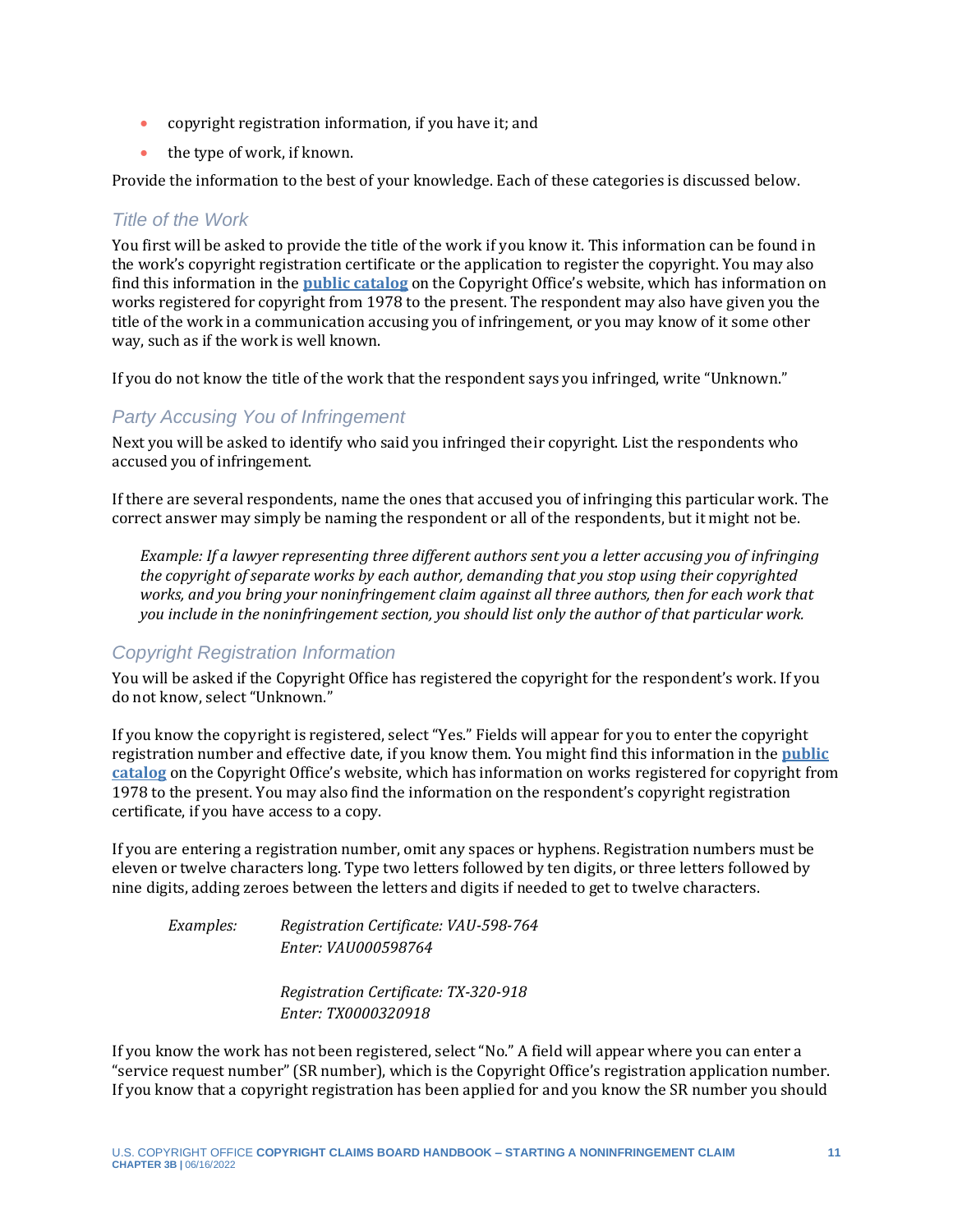enter it. It begins with "SR" followed by a ten- or eleven-digit number. If you do not know of a pending application to register the copyright, or if you do not know the SR number, leave the field blank.

#### *Type of Work*

Next, you will be asked to identify the work's type or category, if you know it, from a list of categories in a drop-down menu:

- **[Literary Works](https://www.copyright.gov/comp3/chap700/ch700-literary-works.pdf)**
- **[Musical Works](https://www.copyright.gov/circs/circ50.pdf)**
- **[Sound Recordings](https://www.copyright.gov/circs/circ56.pdf)**
- **[Dramatic Works](https://www.copyright.gov/comp3/chap800/ch800-performing-arts.pdf)**
- **[Pantomimes and Choreographic Works](https://www.copyright.gov/circs/circ52.pdf)**
- **[Pictorial, Graphic, and Sculptural Works](https://www.copyright.gov/comp3/chap900/ch900-visual-art.pdf)** (this includes photographs)
- **[Motion Pictures and other Audiovisual Works](https://www.copyright.gov/comp3/chap800/ch800-performing-arts.pdf)**
- **[Architectural Works](https://www.copyright.gov/circs/circ41.pdf)**
- **[Software and Computer Programs](https://www.copyright.gov/circs/circ61.pdf)**
- Other
- Unknown

Choose the type of work you believe fits the respondent's work. If the work does not fit any of the categories listed, select "Other" from the drop-down menu. If you don't know the kind of work the respondent accuses you of infringing, or which category it fits in, select "Unknown." If you select "Other" or "Unknown," provide a brief description of the work in the "Describe the work" field, to the extent you know it.

Even if you select one of the listed categories of works, you should provide more detail in the "Describe the work" field. A specific and detailed description of the work can help the CCB and the respondent better understand your claim.

*Examples: If you selected "Literary Work," it may be helpful to add "young adult novel" or "nonfiction history book" in this field. If you selected "Pictorial, Graphic, and Sculptural Works," you might add "mixed media artwork," "marble sculpture," or "photograph of three men in red hats."* 

After you fill out all of the fields in the "Add work" pop-up window, select "Save" at the bottom of the pop-up window. If the respondent is asserting that you infringed the copyright in more than one work, select "Add work" again and repeat the above steps in the pop-up window for each additional work.

#### **ALLEGEDLY INFRINGING ACTIVITIES**

Click the "Allegedly infringing activities" tab to open and complete that section of the claim form. For each work that you identified in the previous section, you will provide information about the specific activities the respondent claims that you did or will do to infringe the copyright. You will need to provide eight categories of information:

- which of the copyright owner's rights you are alleged to have infringed,
- whether the allegedly infringing activities are still going on,
- when the allegedly infringing activities began and ended,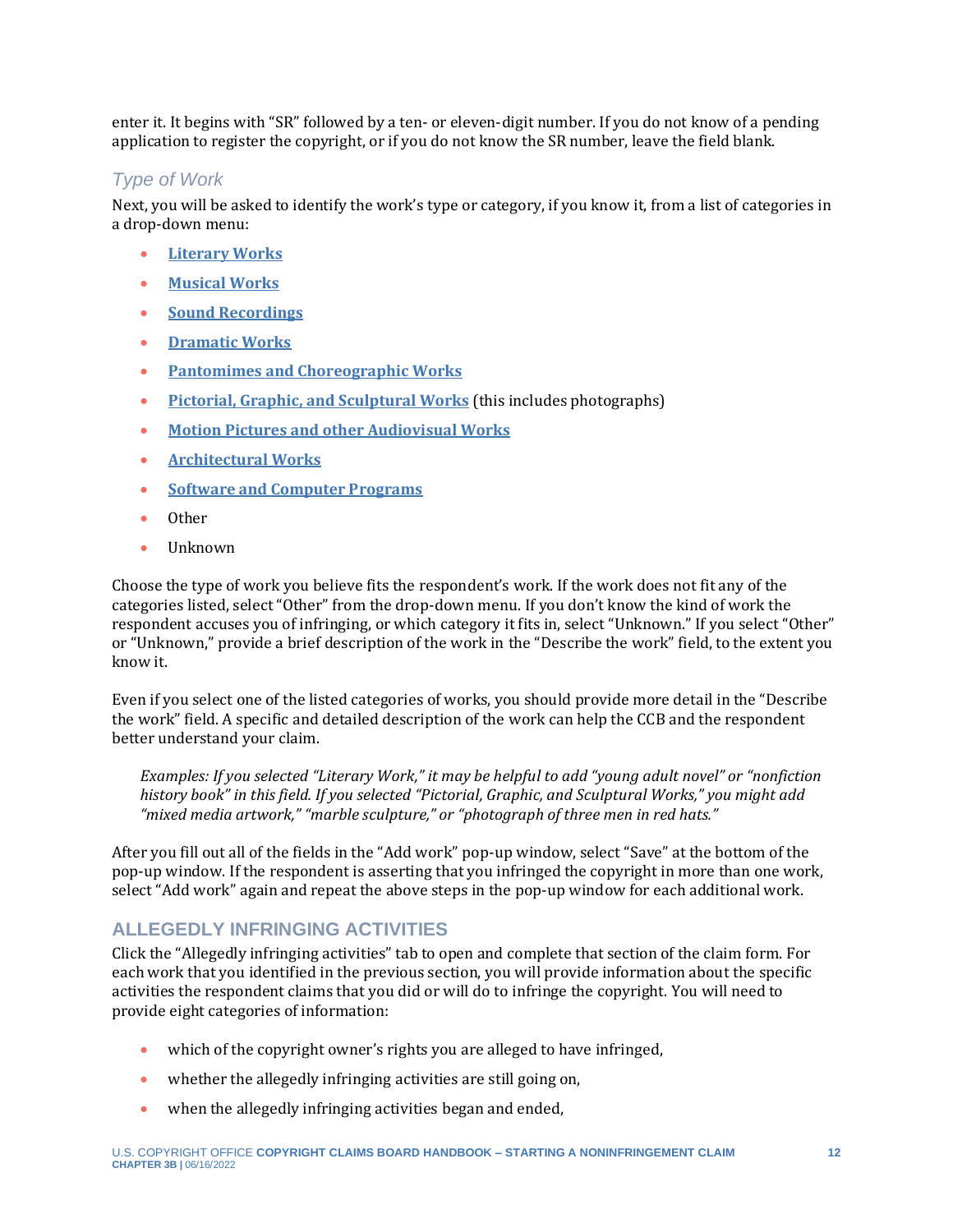- a description of the allegedly infringing activities,
- where the activities happened,
- any other persons or organizations involved in the activities,
- a description of the dispute over your activities, including why you need a declaration of noninfringement, and
- a description of why you believe no infringement occurred.

Each of these categories is discussed in more detail below.

#### <span id="page-12-0"></span>*Respondent's Allegedly Infringed Rights*

To ask for a declaration of noninfringement, you need to have been allegedly infringing or are allegedly going to infringe one of the copyright owner's or exclusive licensee's six exclusive rights without their permission. You should also be able to say that your activities were not or will not be (for future activities) infringements. Examples of these activities appear in the **[Starting an Infringement Claim](https://ccb.gov/handbook/Infringement-Claim.pdf)** chapter.

First, you will be asked to identify which of the claimant's rights as a copyright owner are allegedly involved. As noted **[above](#page-3-1)**, owning a copyright gives the copyright owner certain exclusive rights. These are the six exclusive rights of a copyright owner:

- **1.** To **reproduce the work**. This is the right to make copies of the work.
- **2.** To **create a derivative work**. This is the right to prepare works based on the work or adapted from the work.
- **3.** To **distribute copies of the work**. This is the right to distribute the work to the public, in copies or in phonorecords (physical or digital objects that contain sound recordings), by sale or other transfer of ownership, or by rental, lease, or lending.
- **4.** To **publicly display the work**. This is the right to make a public display of certain types of work: literary, musical, dramatic, or choreographic works; pantomimes; pictorial, graphic, or sculptural works; and the individual images of a motion picture or other audiovisual work.
- **5.** To **publicly perform the work**. This is the right to make a public performance of certain types of work: literary, musical, dramatic, or choreographic work; pantomimes; and motion pictures and other audiovisual works.
- **6.** To **publicly perform the work through a digital audio transmission**. This is the right to make a public performance of a sound recording by using a digital audio transmission.

A drop-down menu at the top of the Allegedly infringing activities section lists those six activities. Use the drop-down menu to identify which of those six things you were accused of doing. More than one right may be involved.

There is a seventh box in the drop-down menu for "Unknown." Check that box, and only that box, if you truly cannot tell which of the six identified rights the respondent believes you violated. You may check off more than one box if you were accused of infringing the copyright in more ways than one. However, you should only check the boxes that actually apply to the facts in your case.

*Example: If you are a publisher that made and sold copies of a book by an author who subsequently has sent you an email accusing your company of infringement and threatening to file a lawsuit, you*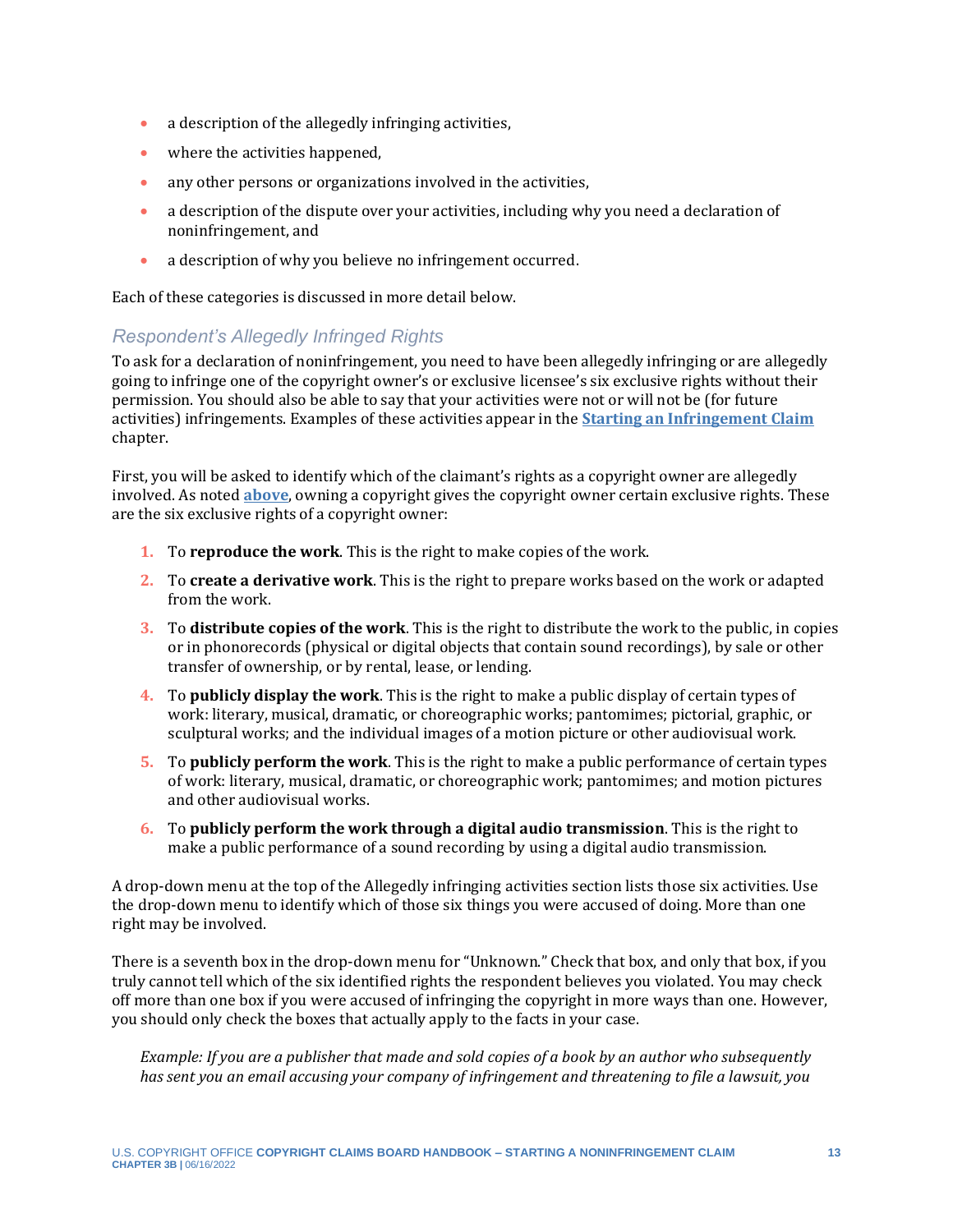*might check the boxes for "Reproduce the work" and "Distribute copies of the work." But unless your company was also accused of creating a derivative work, you should not check that box too.*

#### *Ongoing Activities*

Next you will be asked if your allegedly infringing activities are ongoing. If the activities have continued up through the date you file the claim, select "Yes." If your activities stopped earlier, select "No." If your activities have not started yet, select "No." Select "Unknown" if you do not know whether the activities continued through the date of the claim.

Answering "Yes" does not mean your activities are in fact infringing; it just means they continued up through the filing of the claim. For example, if your gallery is displaying a painting by the respondent, who claims that you are infringing the public display right in their painting, you would select "Yes" because the painting is still on display, even though you contend it is not infringing.

#### *Dates of Allegedly Infringing Activities*

The next section asks you for the dates your allegedly infringing activities began and ended.

If you don't know the exact dates, approximate the month, year, or both to the best of your ability. Your entries in these fields are not limited to date characters (such as "1/1/2022"), so you can enter terms like "Since at least January 2022" for the start date, or "Until January 15, 2022" for the end date. Be as accurate as you can.

*Example: If your noninfringement claim is about a short story you posted on your website on January 1, 2020, and you took the story offline when you received an email from the respondent insisting that the story infringed her copyright on March 1, 2022, you would enter January 1, 2020, and March 1, 2022, as the start and end dates.*

If you don't know when your activities started, occurred, or ended, you can write "unknown" for the start date, end date, or both, if that is appropriate, but if you can give approximate dates and note that they are approximate, that will be helpful.

If you are bringing your noninfringement claim about activities you have not started yet, you can write "not started yet" in the date fields.

#### *Describe the Allegedly Infringing Activities*

Next is a field for you to describe the allegedly infringing activities. Describe what you did, or were going to do, that the respondent claimed was infringing.

If the respondent sent you a cease-and-desist letter or other communication asserting that your activities are infringing, or that your planned activities would be infringing, those activities are the ones at issue. Describe the activities that the claimant challenged in this field in as much detail as you can.

Your description in this field should flesh out your response to the first question in this section, about which of the **[respondent's rights](#page-12-0)** are allegedly involved. For example, if the respondent accused you of infringing the derivative work right in their book by making a motion picture based on the book, you should give details about exactly what (if anything) you did with the book.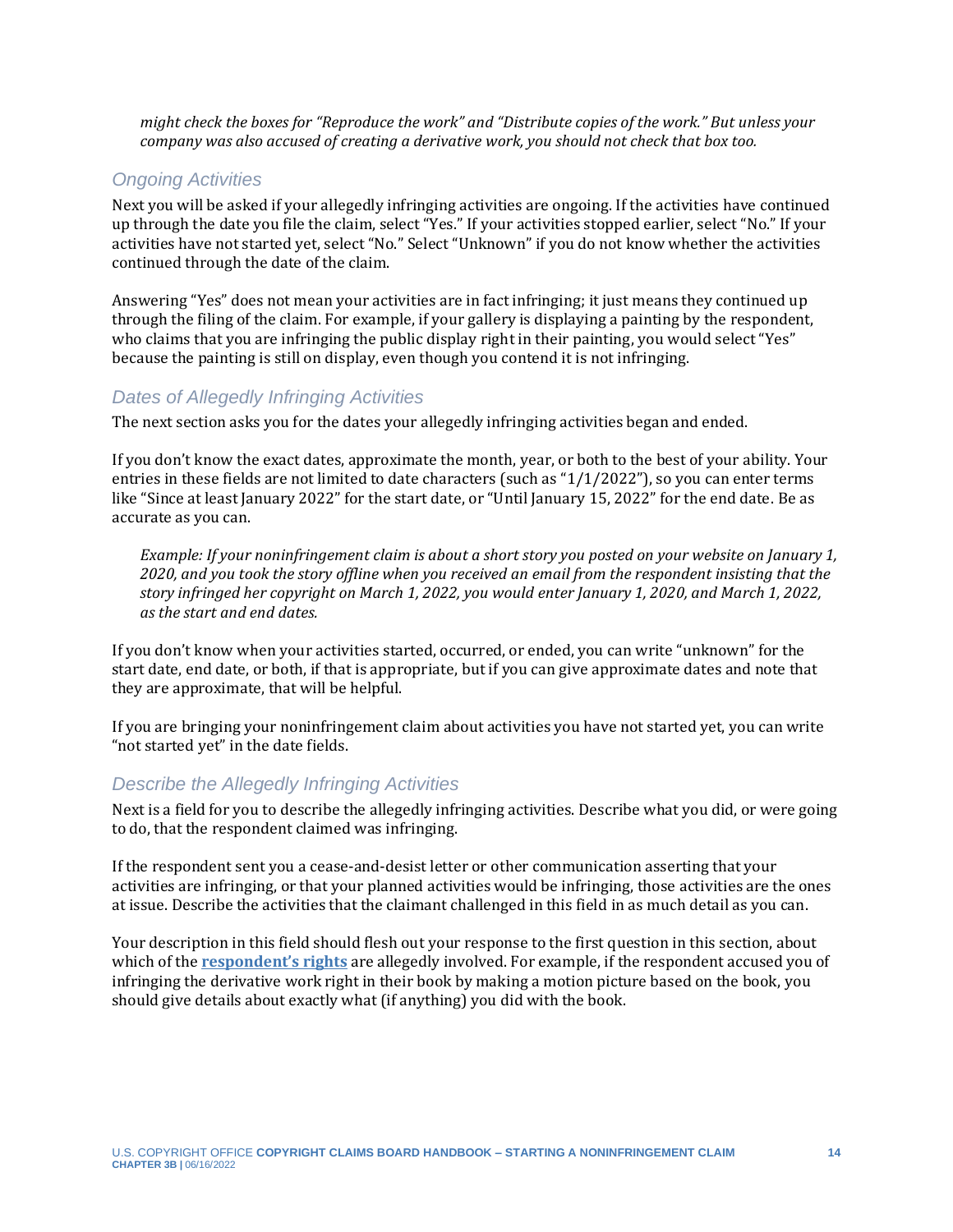#### *Where the Allegedly Infringing Activities Occurred*

In the next field, state where the allegedly infringing activities occurred, such as a physical place or online. Be as specific as possible based on the facts you know. For example, provide a street address if you know it, rather than just the city and state. If the alleged infringement was online, provide the specific website addresses. If you do not know where the alleged infringement occurred, enter "unknown."

You may include more than one address or location.

*Example: If the respondent, Alex Architect, accused your architecture firm of designing and building a high-rise office building that infringes on Alex's design, you could include both your firm's address and the address of the office building.* 

Your response can include a physical location, an online location, or both if the infringement occurred both online and offline.

*Example: If an artist accused your clothing company of selling T-shirts that feature one of their drawings without their permission in stores and through your website, you should include both your company's physical address and store address, if they are different, as well as the website address.*

#### *Others Involved in the Allegedly Infringing Activities*

Next is a field where you will list any other individuals or organizations involved in the allegedly infringing activities. Name each person or business that is alleged to have participated in the activities at issue besides yourself, if you know their names. If no one was involved but you, write "None." If you do not know if anyone else was involved or their identities, write "Unknown."

#### *Description of the Dispute*

Next is a field where you can describe, in your own words and in as much detail as you can, the facts of your dispute with the respondent over your allegedly infringing activities.

Describe how this issue came to be a dispute. Include a description of any threats to sue by the respondent or other communications with the respondent about your allegedly infringing activities. If the respondent sent you a cease-and-desist letter or told you to stop using the copyrighted work by email, phone, or other means, describe those communications. If you and the respondent had several communications about your activities, you should provide the dates of at least the earliest one and the most recent one before the claim was filed. If you have copies, you may quote from them, and you will be able to upload copies of important communications with your counterclaim.

**TIP:** Information about the dates of the dispute may be relevant to the statute of limitations, which is a law that sets a time limit for beginning a legal proceeding. For more information, see the **[Responding to an Infringement Claim](https://ccb.gov/handbook/Response-Infringement.pdf)** chapter.

Include a description of why you need a declaration of noninfringement. You must give reasons why you believe there is an actual dispute about the declaration that you are seeking. The CCB will only consider a claim if it is genuinely in dispute between the parties, so your description should give reasons why this dispute is genuine, not just theoretical.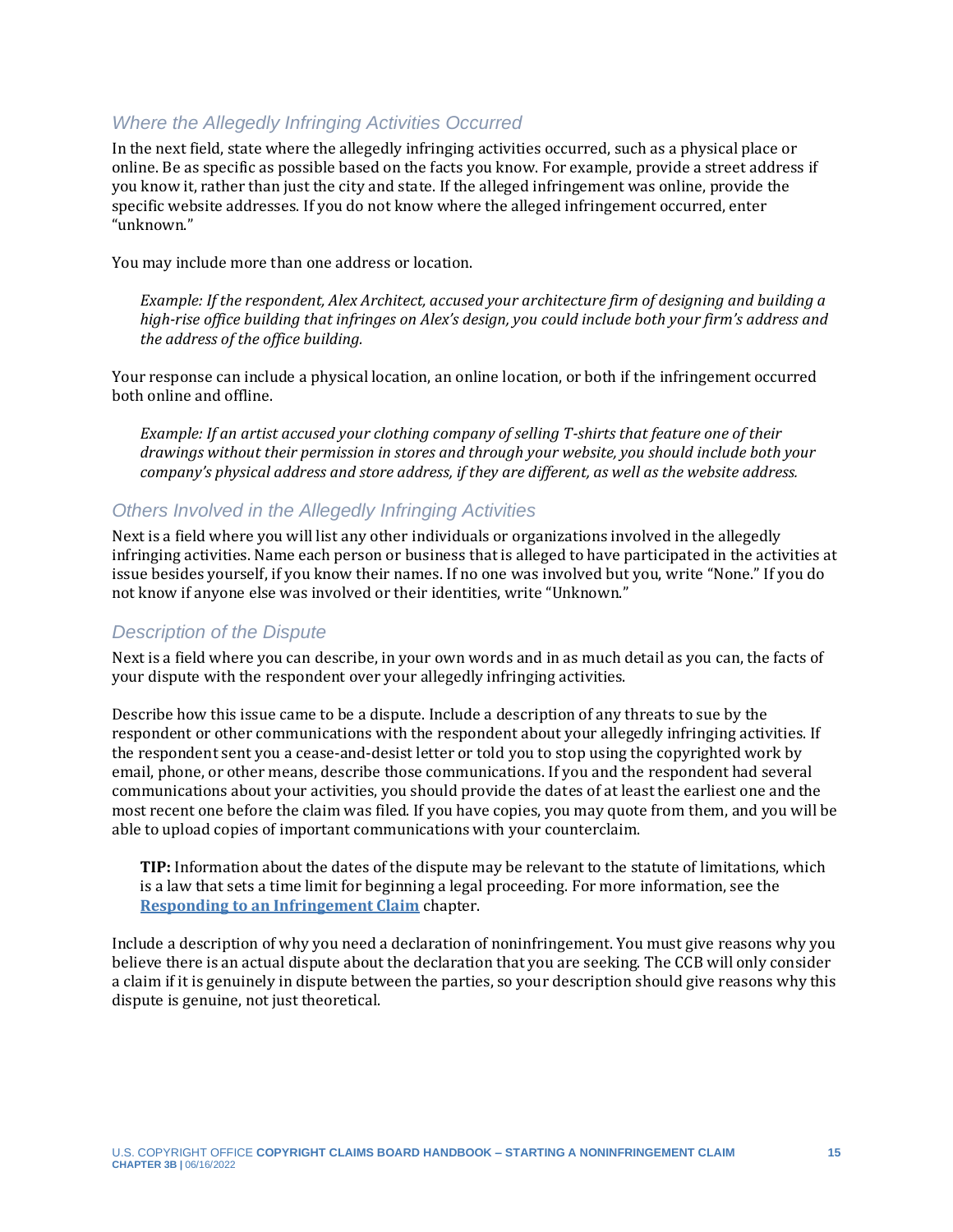*Examples: There is a genuine dispute if you are using a copyrighted work and you receive a text message from the respondent asserting that you are infringing and demanding that you stop or they will take legal action. That threat of legal action poses a concrete, imminent injury to you, so you may seek a declaration of noninfringement to establish that you are not liable.* 

*However, if the respondent then removed the threat by sending you a promise not to pursue an infringement claim, there may no longer be a controversy for the CCB to resolve.* 

*Likewise, if the person or business that asserts ownership of the copyrighted work has not threatened a copyright infringement claim or lawsuit, and has not done anything else to interfere with your use of the work, there is no substantial dispute between you that would justify the CCB deciding a claim for a declaration of noninfringement.*

#### *Description of Why You Believe No Infringement Occurred or Will Occur*

Finally, provide a statement of the reasons why you believe no infringement occurred. Be specific about the facts that lead you to believe your activities did not infringe the respondent's copyright.

You might contend that no infringement occurred if, for instance:

- you have a valid defense to the respondent's accusations of infringement,
- you had permission to use the respondent's work,
- the parts of respondent's work you used are not protected by copyright law,
- you never had access to the respondent's work or you created your work independently,
- an exception or limitation in the copyright law allows for your use, or
- the respondent cannot establish that your actions amounted to infringement.

The **[Responding to an Infringement Claim](https://ccb.gov/handbook/Response-Infringement.pdf)** chapter includes information about defenses, exceptions, and limitations that are often raised in copyright infringement cases.

#### *Example: If you believe your work is too different from the copyright-protected elements of the respondent's work to infringe, you should describe the differences between the two works.*

Include any relevant history or agreements between you and the respondent and discuss if you have a license or other agreement you believe gives you permission to use the respondent's work in the manner you used it. **[You should also upload a copy to eCCB to accompany the claim](#page-15-0)**. Provide a detailed explanation; it may be helpful to point out the specific clauses in the agreement that you believe apply.

*Example: You and the respondent collaborated to create a joint work. The relationship soured, and the respondent threatens to sue if you release it. If you believe that you are co-authors and that you both have the exclusive [rights of a copyright owner](#page-12-0), including the right to distribute the work, your statement in this section should say so and discuss that history.*

<span id="page-15-0"></span>When you have completed all of the fields in the Allegedly infringing activities section, select "Save & continue" at the bottom of the page.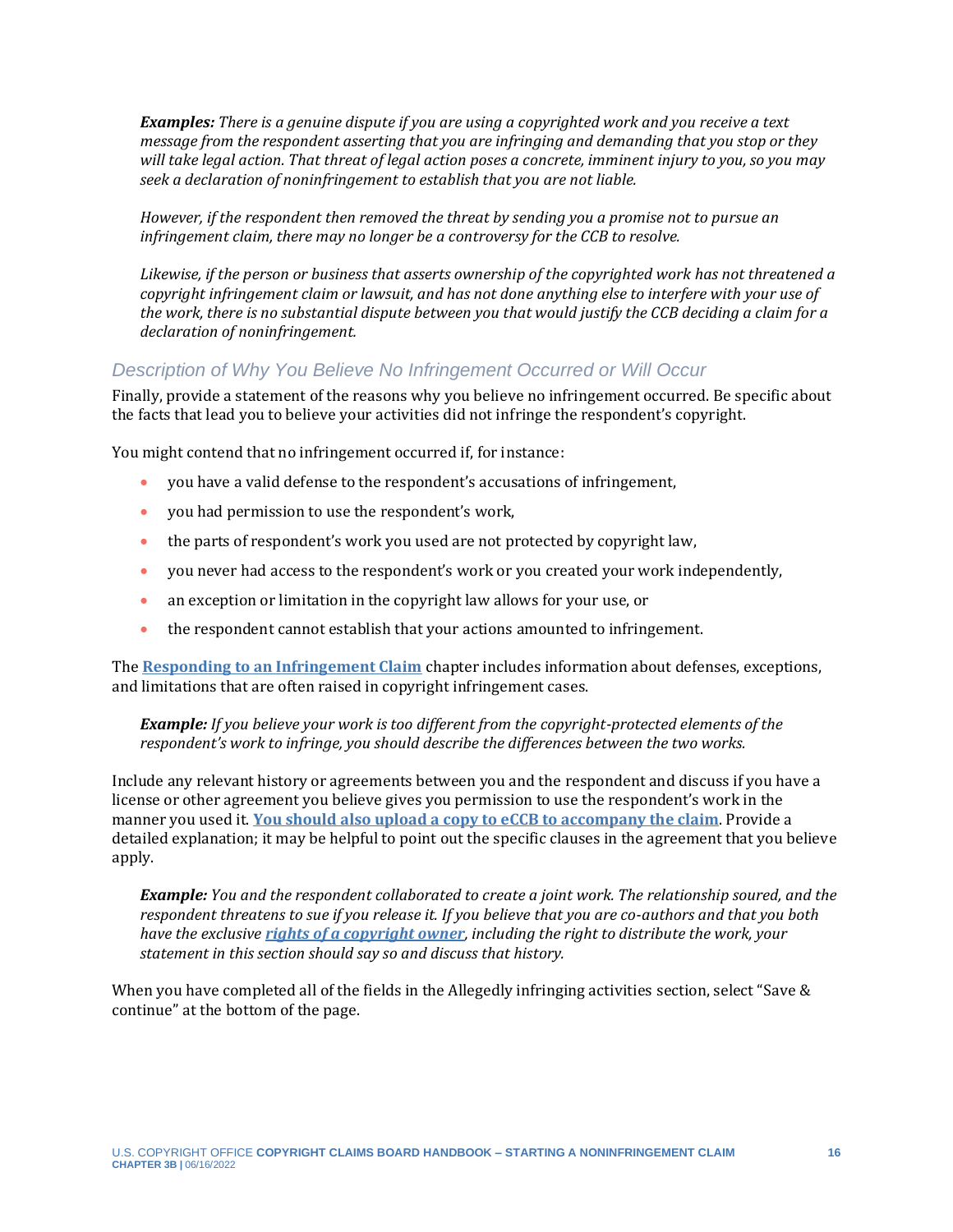#### **Adding Supplemental Documentation**

In the next section of the claim form, you can choose to submit supplementary material or documents that play a significant role in your claim. Filing documents along with the claim can help to show the respondent and the CCB that you have important evidence in support of your claim. If you do not submit these documents now, you will need to provide various relevant documents when the proceeding moves to the active phase and discovery starts. See **[above](#page-4-0)** for examples of evidence you may wish to consider submitting with your claim.

You can add a wide variety of file types, including:

- PDF (Portable Document Format) documents;
- Microsoft Word documents, Excel spreadsheets, and PowerPoint presentations;
- Corel WordPerfect documents;
- tab-separated values (TSV) files and comma-separated values (CSV) files;
- plain text and rich text documents; and
- audio, video, and image files.

To upload, you can drag the files from a folder into the box in the middle of the page, or you can click the "choose from folder" hyperlink in that box and select the files you wish to submit.

Once you have uploaded the supplemental documents and materials you wish to file with your claim, click the **"**Save & continue" button.

#### **REVIEW AND PAYMENT**

The "Review & Pay" page includes all the information you have provided in the claim up to this point. Carefully double-check the information on this page. If you have any corrections, you can select "Edit" to revise any entries necessary. Each section of information has an "Edit" button, which will take you back to that section so you can make changes. After you make changes, you can click "Save & review" to go right back to the review page.

#### *Declaration*

Once you have completed your review and any revisions, you must confirm that the information in your claim is accurate and truthful to the best of your knowledge. This declaration is "under penalty of perjury," which means that you recognize you may be subject to penalties if you know that any statement in the declaration or your claim is not true.

To complete the declaration, type your full name into the "Digital signature" box near the bottom of the "Review filing" page and click "Agree & submit.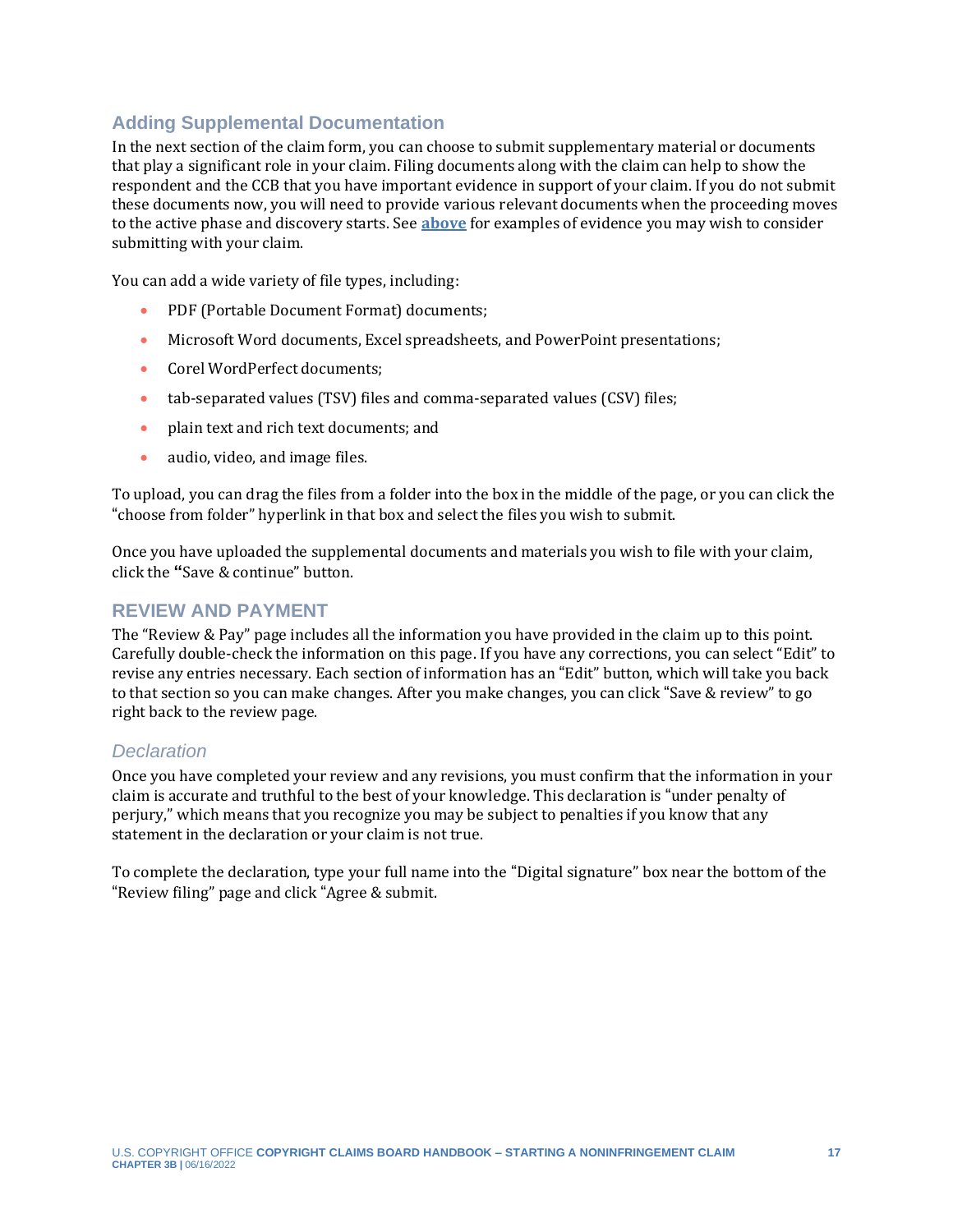#### *Filing Fee*

eCCB will then take you to a page to submit your payment. Your initial payment for the claim is a **\$40** filing fee (a second **\$60** payment will come if the opt-out period ends and at least one respondent has not opted out of the proceeding). You make the payment through Pay.gov, a secure government website portal for electronic collection of funds. You may select one of four ways to pay:

- bank account (ACH).
- Amazon account,
- PayPal account, or
- debit or credit card.

The fee is not refundable. You must submit the initial payment to complete the filing process, or the CCB will not receive and process your claim.

Select the way you want to pay, and click "Enter." The website will direct you to a page to enter the account information for your method of payment.

When your payment is complete, congratulations! You have initiated your claim.

# <span id="page-17-0"></span>**Less Common Situations**

## <span id="page-17-1"></span>**Refiled Claims**

Information about refiling a CCB claim against a party who has already opted out of the same claim is available in the **Refiled Claims** section of the **[Starting an Infringement Claim](https://ccb.gov/handbook/Infringement-Claim.pdf)** chapter.

### <span id="page-17-2"></span>**Claims Against a Library or Archives**

Information about claims against libraries and archives and their employees is available in the **Claims Against a Library or Archives** section of the **[Starting an Infringement Claim](https://ccb.gov/handbook/Infringement-Claim.pdf)** chapter.